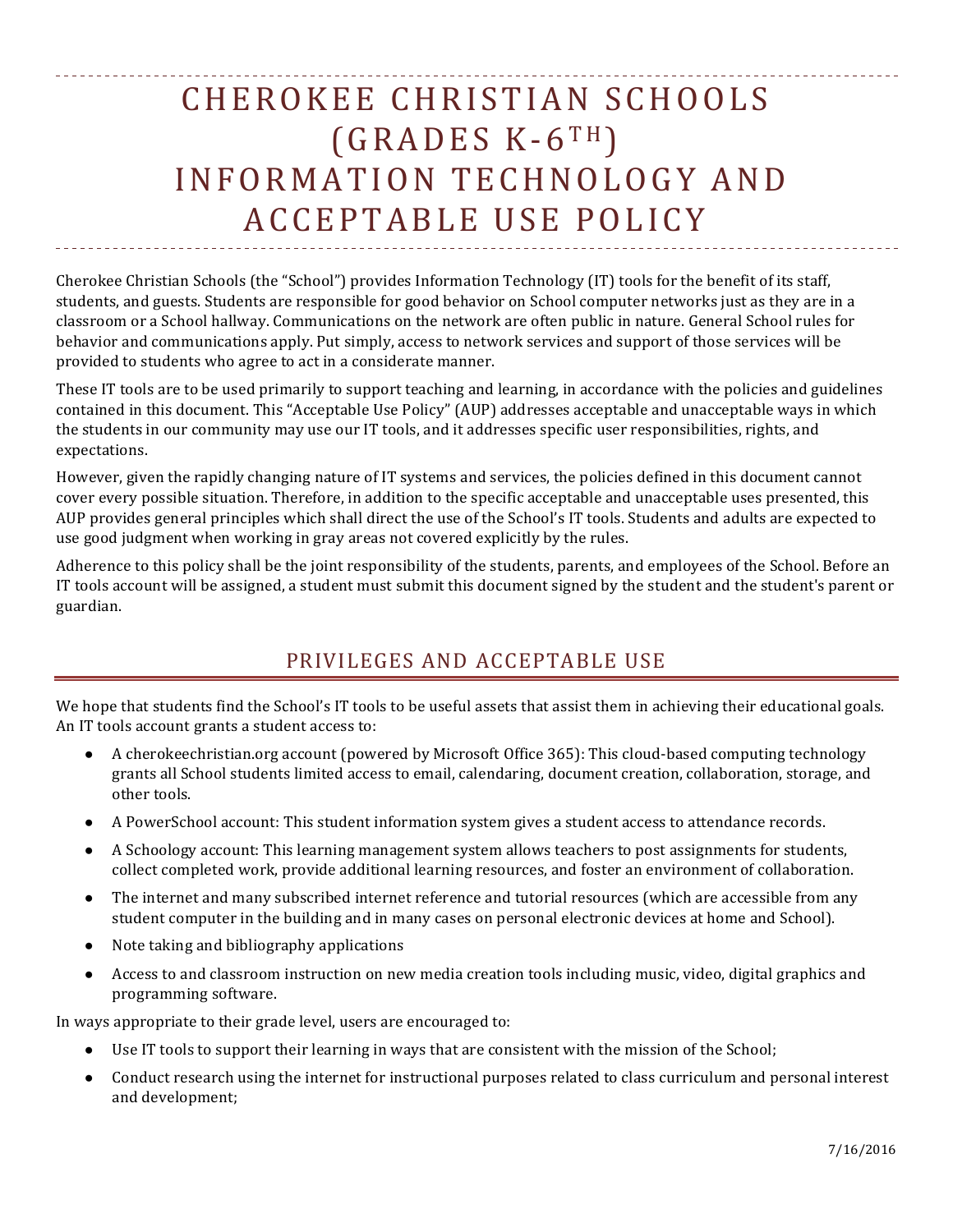Technology use in the School is governed by federal laws including the following:

*Children's Online Privacy Protection Act (COPPA)* COPPA applies to commercial companies and limits their ability to collect personal information from children under 13. No personal student information is collected for commercial purposes by Microsoft. This permission form allows the School to act as an agent for parents in the collection of information within the School context. The School's use of student information is solely for education purposes. (http://www.ftc.gov/privacy/coppafaqs.shtm)

**Family Educational Rights and Privacy Act (FERPA)** FERPA protects the privacy of student education records and gives parents the rights to review student records. Under FERPA, schools may disclose directory information but parents may request the School not disclose this information. Parents are provided the opportunity annually to opt out of disclosing their student's directory information on the School enrollment form. (http://www.ed.gov/policy/gen/guid/fpco/ferpa)

**Child Internet Protection Act (CIPA)** The School is required by CIPA to have technology measures and policies in place that protect students from harmful materials including those that are obscene and pornographic. This means that websites and student email are filtered. Mail containing harmful content from inappropriate sites will be blocked. (http://fcc.gov/cgb/consumerfacts/cipa.html)

### SECURITY AND PRIVACY

Security on our IT network is a priority. Anyone identifying a security problem on the network should notify a teacher or the IT Department. If you find a problem you should not demonstrate the problem to other users or try to bypass the problem by using another individual's account.

- Users may not use accounts or passwords belonging to other users or misrepresent other users on the network.
- Unauthorized attempts to login to the network as a system administrator will result in cancellation of user privileges.
- Students are to immediately tell their teacher or another School employee about any message they receive that is inappropriate or makes them feel uncomfortable.
- Students are responsible for the use of their individual accounts and should take all reasonable precautions to prevent others from being able to use their account. *Under no conditions* should a user provide his or her password to another person except an authorized School employee.
- The School will not publish confidential education records (grades, student ID  $#$ , etc...) for public viewing on the internet. The School may publish student work and photos for public viewing but will not publish student last names or other personally identifiable information. Parents may request that photos, names and general directory information about their children not be published.
- Parents have the right at any time to investigate the contents of their child's email and files.

### UNACCEPTABLE USE

The list of inappropriate uses of IT tools and accounts currently includes, but is not limited to the following. (This list may be updated at any time.)

- Using the internet or School network for any illegal activity, including gambling, computer hacking (and all variations thereof), and copyright or intellectual property law violations;
- Use of Anonymous Proxies, Caching Servers, VPN services, Proxying Browsers/Apps, or any other means to avoid restrictions placed on the IT network and/or internet access;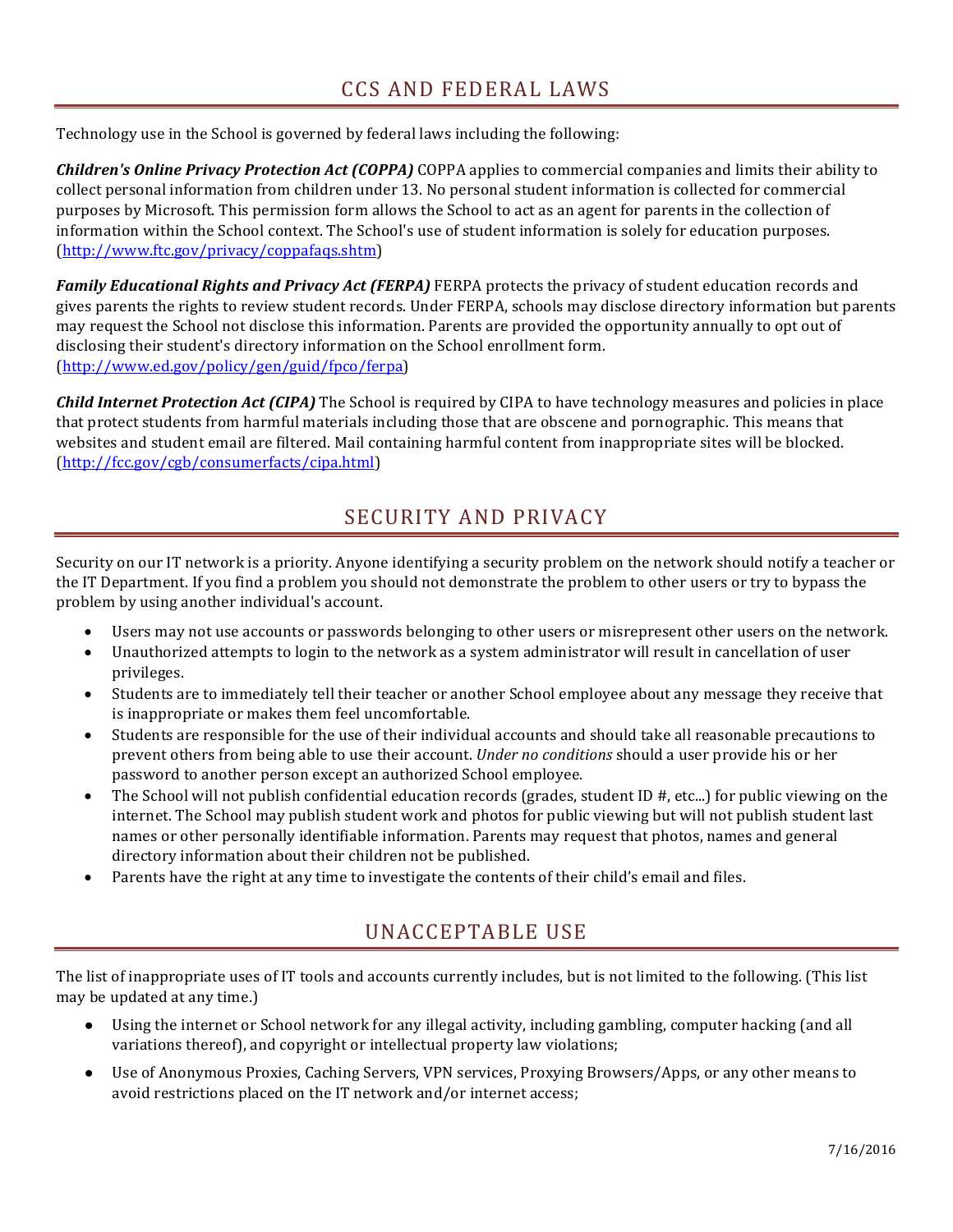- Gaining intentional access to materials, maintaining access to materials or distributing materials which are obscene, pornographic, or whose dominant appeal is sexual arousal;
- Gaining intentional access to material, maintaining access to materials, or distributing materials which utilize or encourage excessive use of violence, blood, gore, or the diminishment of the value of life;
- Gaining intentional access to material, maintaining access to materials, or distributing materials which promote academic fraud ("cheat" sites, etc.) or P2P (file-sharing) sites;
- Associating a website with the School without proper authorization or representing the School by name, logo, or identity in a formal or informal publication, document, or program without prior approval;
- Downloading, installing, or accessing unauthorized software or other executable files (e.g., .exe, .bat, .pif, .reg) onto School-owned devices without the permission of IT staff; this includes but is not limited to the use of unauthorized operating systems or other root level programs that could be installed on School computers or devices.
- Deliberately introducing a virus to, or otherwise improperly tampering with, devices on the School network or the network operating system;
- Intentionally installing or accepting spyware, malware, or other disruptive, intrusive, or destructive programs;
- Attempting to gain access to or gaining access to network hardware (including wall jacks, wires, switches, routers, servers, access points, etc.). This includes placing unauthorized devices onto the School's wired network or bridging devices on the wireless network;
- Obtaining or sending information which could be used illegally to make destructive devices such as guns, weapons, bombs, explosives or fireworks;
- Posting messages on or through the network or internet, including those that are anonymous, that use abusive or profane language, or use the system to harass, insult or verbally attack others or disrupt normal function;
- Misrepresenting the School, School staff members, or School students. Apps, sites, email, and groups are not public forums. They are extensions of classroom spaces where student free speech rights may be limited;
- Taking/recording still pictures, videos, or audio recordings of any individual, class, School event, or property (except for generally-public events such as sporting events) without the permission of a staff member;
- Posting audio, video, still-image, or personal information in an online environment, except when specifically authorized by a staff member;
- Posting personal contact information (full names, addresses, phone numbers, external email contact information, etc.) about themselves or other people;
- Arranging to meet someone they have met online without their parent's approval and participation;
- Using limited resources provided by the School in a wasteful manner;
- Causing or contributing to the unnecessary congestion or malicious interference of the network;
- Providing access to the School's network to unauthorized individuals or granting limited authorizations to unauthorized people;
- Using IT tools for financial or commercial gain (unless approved by School administration for a School activity directly supervised by a staff member);
- $\bullet$  Stealing or vandalizing data, equipment or intellectual property;
- Invading the privacy of other individuals;
- Attempting to gain access to or gaining access to student records, grades, or files outside of the individual authorized account;
- Degrading or disrupting equipment or system performance;
- Failing to obey School or classroom technology use rules;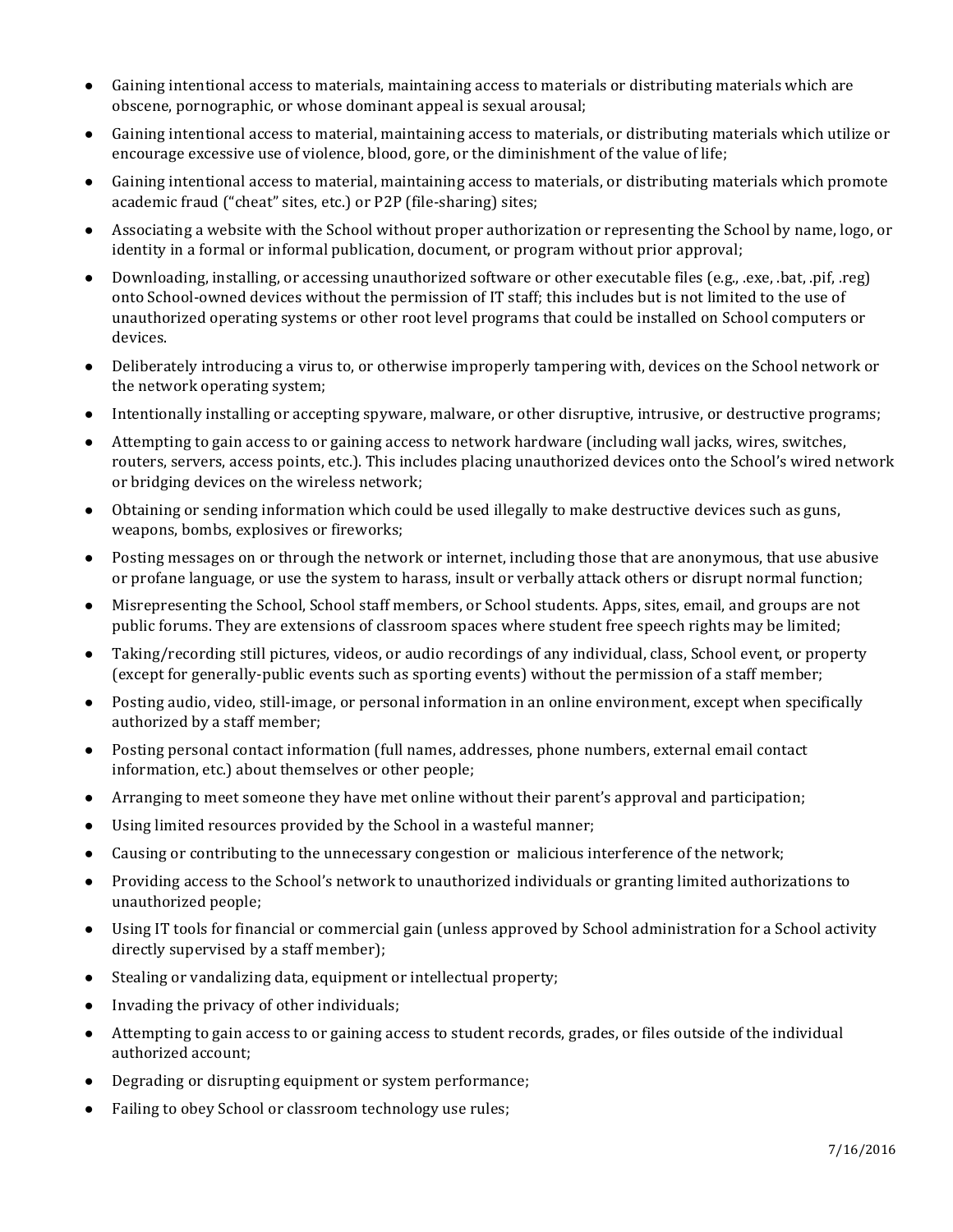- Taking part in any activity related to technology use which creates a clear and present danger or a substantial disruption to the orderly operation of the School;
- Use of School or personal electronic devices to perform unethical actions including, but not limited to, cheating, unauthorized collaboration, or plagiarism (e.g., cell phone texting answers or taking pictures of exams).

#### RISKS

The educational community of the School makes no warranties of any kind, whether expressed or implied, for the service it is providing and is not responsible for any damages the user may suffer. This includes loss of data, nondeliveries, mis-deliveries, or service interruptions. The student is responsible for evaluating any information obtained from the internet. The School specifically denies any responsibility for the accuracy or quality of information obtained through its services. Additionally, the School will not be responsible for unauthorized financial obligations resulting from provided access to the internet. The users of the School's IT Tools agree that they waive any right to privacy that they may have for such use (including personal devices). School officials may monitor the user of technology and may also examine all system activities in which the user participates. Users have no right to privacy as to any information or file created, maintained, transmitted, or stored in or on School property, through our technical resources, or on personal devices at School. Users should know that content that includes but is not limited to sexual comments or images, racial slurs or other offensive comments, defamatory, discriminatory or harassing materials distributed, accessed, or downloaded through IT tools could expose them to legal liability as well as to disciplinary action.

#### VIOLATIONS AND SANCTIONS

The School endeavors to create an atmosphere which fosters Christian character, academic achievement, personal responsibility, and respectful relationships among students, faculty, staff, administrators, families and other members of the School community. Any behavior or action contrary to the purposes of Cherokee Christian Schools is considered an infraction and may result in the immediate and/or permanent loss of access to IT Tools and/or further disciplinary actions. At any time as required for administrative or technical reasons a network administrator may close an account.

#### COPYRIGHT

Cherokee Christian Schools does not sanction copyright infringement. We ask all organizations bearing the School name to honor all copyright and license restrictions.